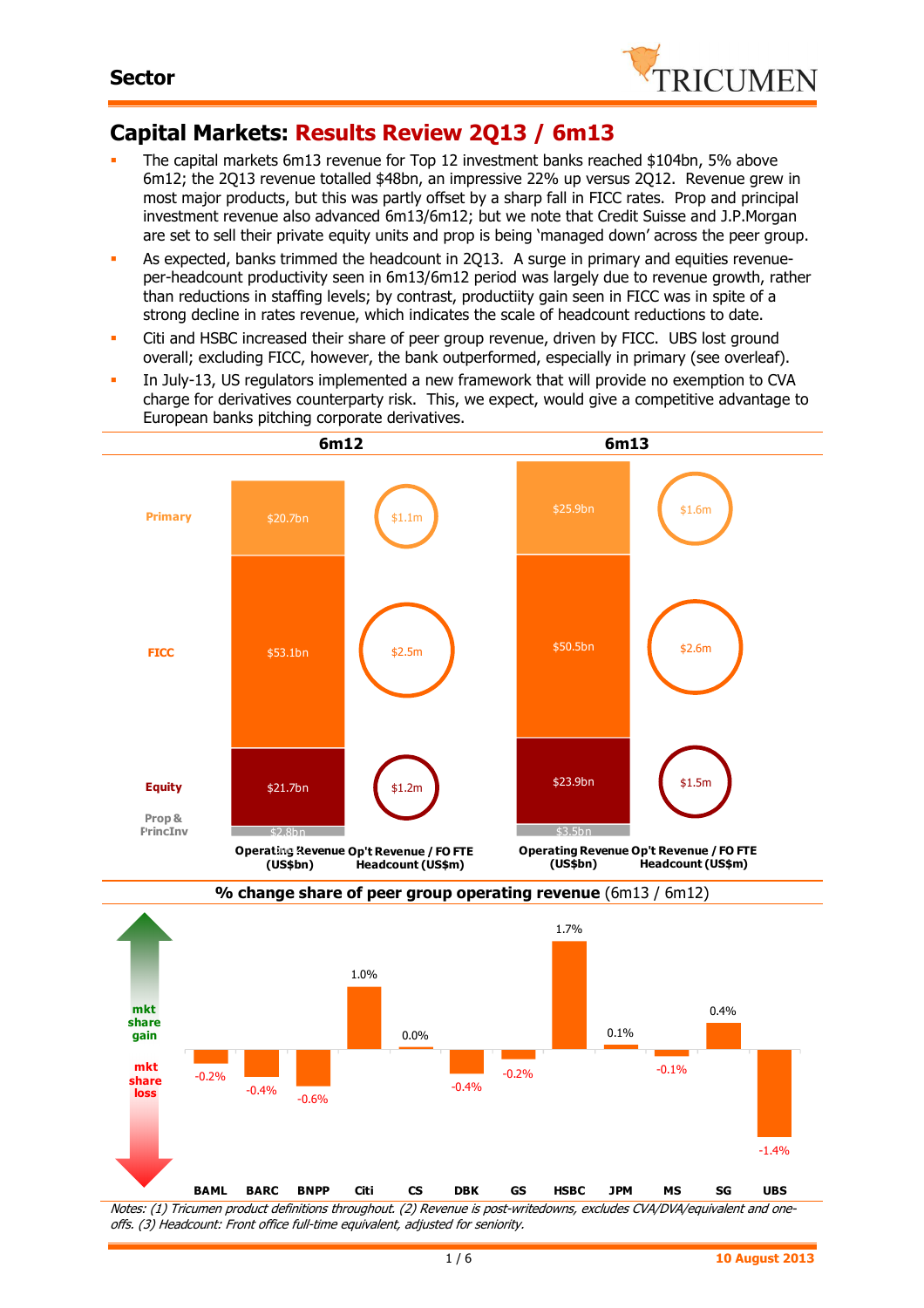

## **Primary issuance & Advisory**

- In DCM, high grade issuance remained on a par with 1Q13. High yield peaked in May before dwindling a month later due to concerns that Fed may move away from quantitative easing. Emerging markets fees were down sequentially but up versus 2Q13, helped by unusually strong Central and Eastern Europe.
- **Syndicated lending was patchy: relative to 1Q13, volumes declined in EMEA and Latam but** increased in the US. APAC grew, though mostly to the benefit of local competitors, rather than 'our' investment banks.
- **Securitisation issuance declined from 1Q13, with particular weakness in Agency MBS. However,** this was offset by resilient secondary trading and the US CMBS market that doubled in prior 12 months. The outlook for US CMBS and ABS is positive, but weakness may persist in other areas.
- **ECM** fees surged ahead of 1Q13 driven by US IPOs and convertibles, EMEA IPOs and APOs, Japan, and parts of Emerging Asia.





Notes: (1) Tricumen product definitions throughout. (2) Revenue is post-writedowns, excludes CVA/DVA/equivalent and oneoffs. (3) Headcount: Front office full-time equivalent, adjusted for seniority.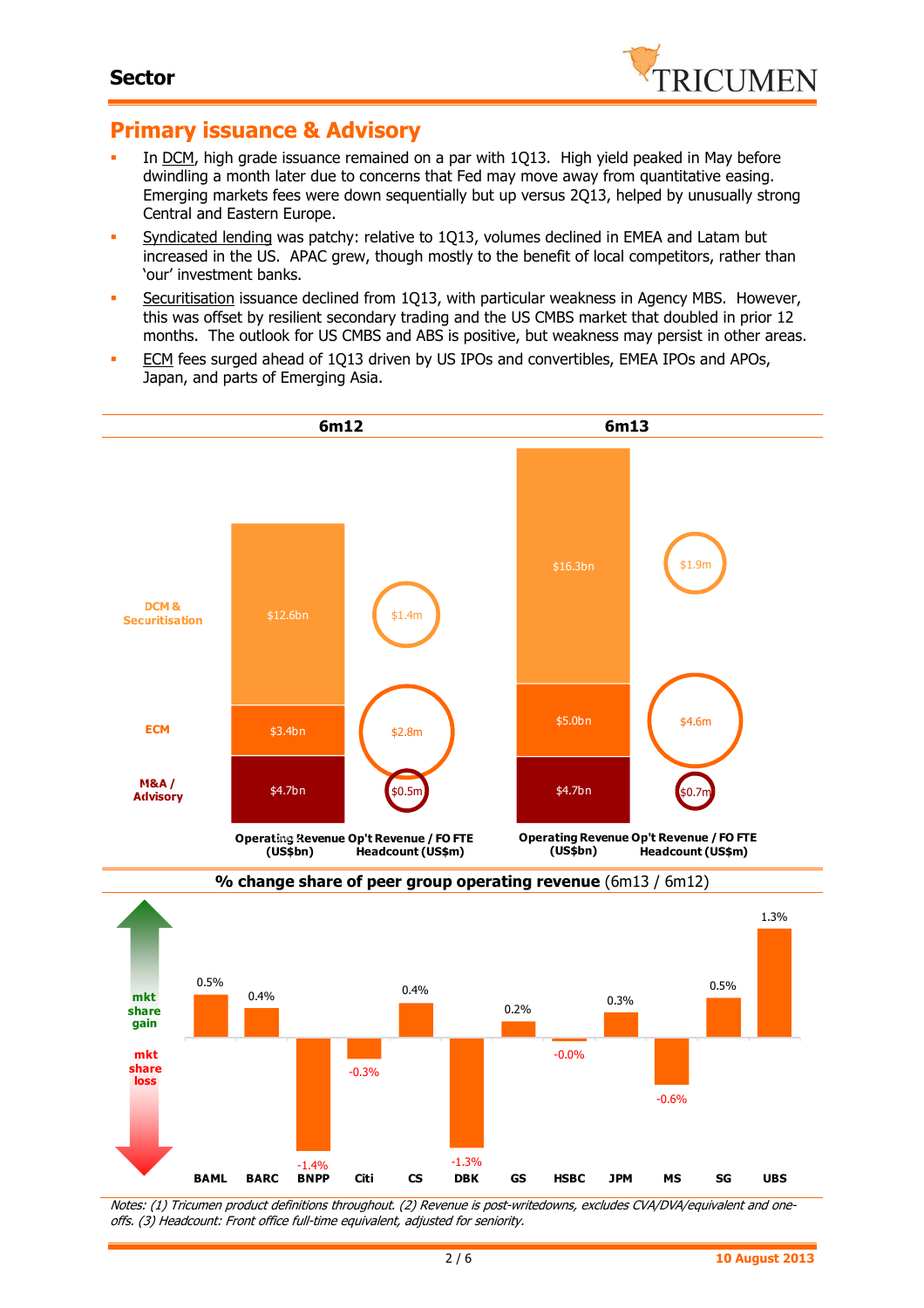#### **Sector**



### **FICC**

- FX G10 revenue rose, due to a combination of margin and volume improvements; however, client revenue remained below the 2011 peaks. LatAm volumes surged, while CEEMEA and APAC FX saw modest declines. With rates volatility expected to increase and the prospect of central banks rises, the outlook for the currency forwards market is positive.
- In rates, tight spreads and low interest rates plagued US Treasuries, Euro govies and the swap market until end-2Q13. In APAC, repo, JGBs and Australia did well; as did structured rates in some countries; e.g. in Korea, where rate products gained in popularity at the expense of the equity market. By contrast, investors in the US and Europe looked to equity-based product.
- In credit, the flow markets continued their strong growth, especially in the US HY. After a steady growth from early 2012, the US CLO market faltered; we remain optimistic regarding the outlook.
- Commodities had a strong 2Q13, driven by strong activity in European oil, palm oil, coal and metals in APAC. The outlook remains uncertain, due to regulatory action; banks are reviewing their involvement in physical commodities. More in our 2-Aug 'Whither Commodities?' note.





Notes: (1) Tricumen product definitions throughout. (2) Revenue is post-writedowns, excludes CVA/DVA/equivalent and oneoffs. (3) Headcount: Front office full-time equivalent, adjusted for seniority.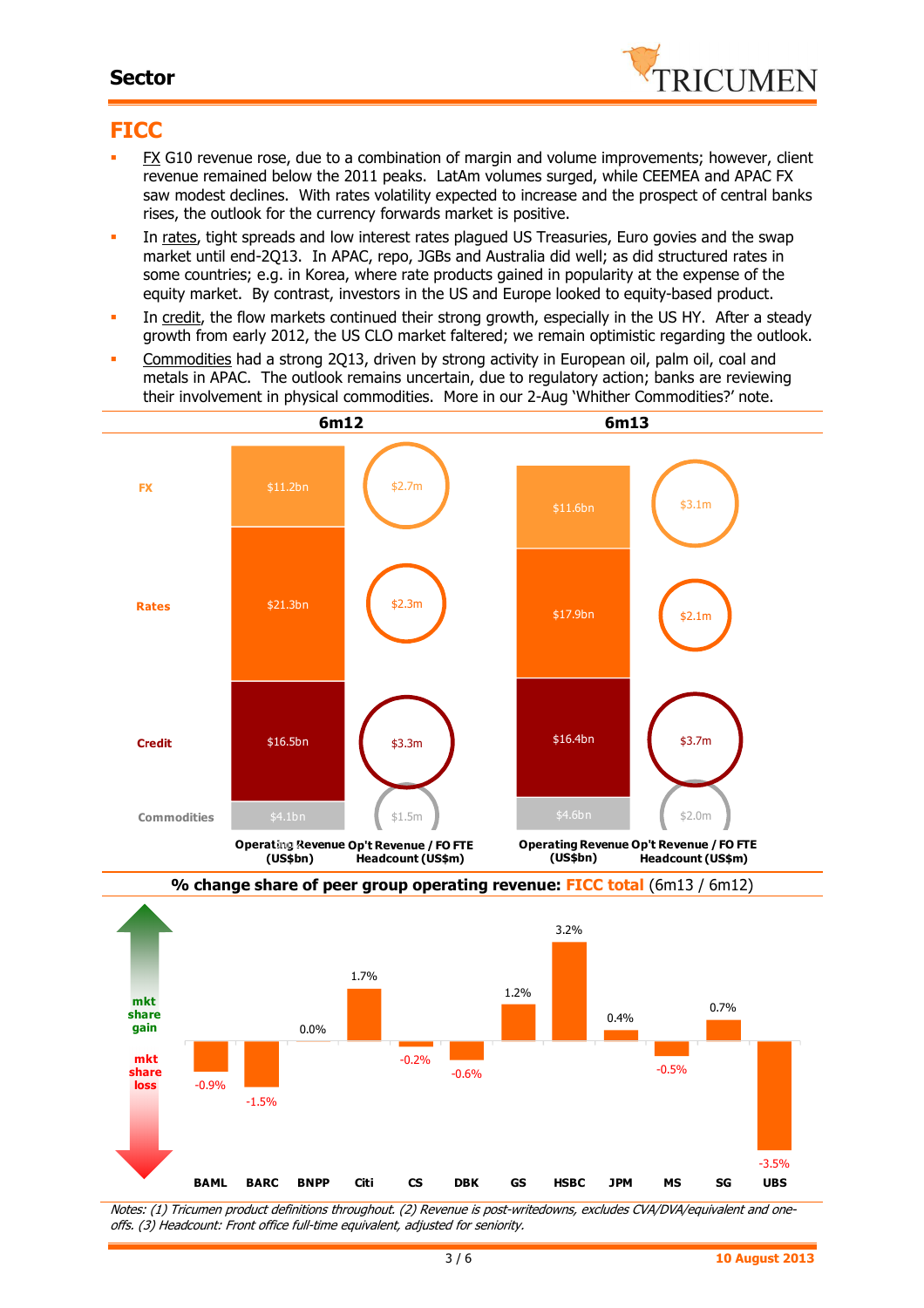

### **Equities**

-0.035 -0.03 -0.025 -0.02 **share** 

**loss**

- Cash equities benefited from a surge in interest in Japanese equities. Growth was also seen in the US and European high touch markets. US electronic trading declined slightly.
- Flow and structured equity derivatives grew in the US; the popularity of reverse convertibles faded, but principal-at-risk products gained in popularity. In Japan, demand for Topix call options and volatility swaps again grew. In the UK, after the Retail Distribution Review, BNPP partnered with Sip Nordic to place products in the UK, and Barclays stopped selling full plans directly to independent financial advisers: it is evident that banks now prefer to insert a platform, another distributor, or a dedicated sales team (e.g. Sip Nordic) between them and investors. RBS withdrew from retail structured products globally.
- **Prime services: hedge fund balances grew 2% in 2013, but securities lending revenue fell from** the 1Q13 peak due to lower volumes and margins.
- The clearing business received a boost from US regional banks. Buy-side firms are also looking at their clearing arrangements, with a view to using the same provider for both OTC and listed product.



Notes: (1) Tricumen product definitions throughout. (2) Revenue is post-writedowns, excludes CVA/DVA/equivalent and oneoffs. (3) Headcount: Front office full-time equivalent, adjusted for seniority.

-3.0%

**BAML BARC BNPP Citi CS DBK GS HSBC JPM MS SG UBS**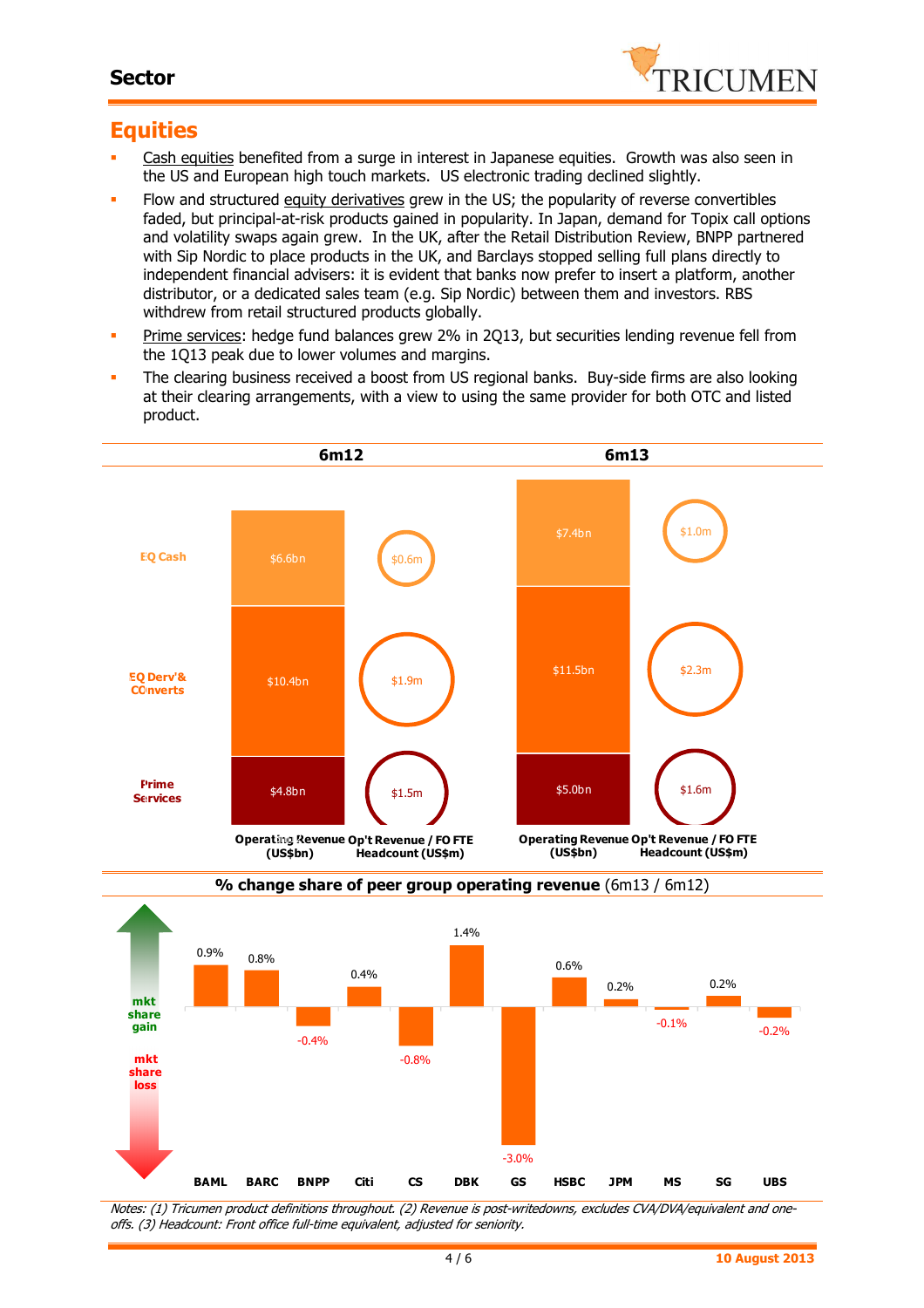

#### **Product Revenue: Momentum\***

2Q13/2Q12 (TRIC product definitions, post-writedowns, % change, Global Level 1 estimate)

|                       |             |             |             | . .  |    |               |     |             | ັ          |               |     |            | ,              |            |
|-----------------------|-------------|-------------|-------------|------|----|---------------|-----|-------------|------------|---------------|-----|------------|----------------|------------|
|                       | <b>BAML</b> | <b>BARC</b> | <b>BNPP</b> | Citi | CS | <b>DBK</b>    | GS  | <b>HSBC</b> | <b>JPM</b> | <b>MS</b>     | SG  | <b>UBS</b> | <b>Top 25%</b> | Bottom 25% |
| Total capital markets | ⊕           | ⇩           | ⊕           | ⇨    | ⇨  | ⊕             | ⊕   | ⇧           | ⇨          | ⇧             | ⇧   | ⇩          | $+34%$         | $+12%$     |
| Primary               | ⇨           | ⇑           | ⊕           | ⊕    | ⇨  | ⊕             | ⇩   | ⇧           | ⇨          | ⇩             | ⇩   | ⇧          | $+42%$         | $+21%$     |
| <b>DCM Bonds</b>      | ⊕           | ⇩           | ⊕           | ⊕    | ⇨  | $\Rightarrow$ | ⊕   | ⇧           | ⇨          | ⊕             | ⇧   | ⇧          | $+155%$        | $+33%$     |
| <b>DCM Loans</b>      | ✿           | ⇩           | ⇩           | ⊕    | ⇧  | ⊕             | ⇨   | ⇧           | ⇨          | $\Rightarrow$ | ⇩   | ⊕          | $+39%$         | $-10%$     |
| Securitisation        | ⇧           | N/M         | ⇩           | 合    | ⇨  | ⊕             | ⊕   | ⇧           | ⇨          | ⊕             | ⇩   | ₽<br>N/M   | $+29%$         | $-21%$     |
| <b>ECM</b>            | ⇨           | ⇩           | N/M         | ⇨    | ⇧  | ⇧             | ⇩   | ⇩           | ⇨          | ⊕             | ⇧   | ⇩          | $+87%$         | $+29%$     |
| M&A / Advisory        | ⊕           | ⇨           | ⇧           | ⊕    | ⇩  | ⇩             | ⇩   | ⇨           | ⇩          | ⇨             | ⇧   | ⇑          | $+29%$         | $-14%$     |
| Secondary             | ⊕           | ⇩           | ⇩           | ⇧    | ⇨  | ⊕             | ⇨   | N/M         | ⇨          | ✿             | ⇧   | ⇩          | $+24%$         | $+10%$     |
| <b>FX</b>             | ⊕           | ⇩           | ⊕           | ⇨    | ⇩  | ⇨             | ⊕   | ⇧           | ⇧          | 슙             | ⇨   | ⊕          | $+22%$         | $-2%$      |
| Rates                 | ⊕           | ⇩           | ⇧           | ⇨    | ⇩  | ⇨             | ⇩   | N/M         | 슙          | ⇨             | ⇧   | ⇩          | $+18%$         | $-27%$     |
| Credit                | ⇨           | ⇩           | ⇩           | ⇨    | ⇧  | ⇩             | ⇧   | ⊕           | ⇨          | ⊕             | ⇩   | ⊕          | $+28%$         | $-10%$     |
| Commodities           | ⇩           | ⇩           | ⇩           | ⇨    | ⇨  | ⇨             | N/M | 合           | ⊕          | ⇧             | ⇩   | ⇧          | $+89%$         | $-9%$      |
| EQ Cash               | ⊕           | ⇨           | ⇩           | ⇧    | ⇧  | ⇨             | ⊕   | N/M         | ⊕          | ⇧             | ⇩   | ⇨          | $+52%$         | $+14%$     |
| EQ Derv & Converts    | ⇨           | ⇩           | ⇩           | ⇨    | ⇩  | 仚             | ⇩   | ⇧           | ⇩          | ⇧             | ⇨   | ⇩          | $+71%$         | $+19%$     |
| <b>Prime Services</b> | ⇧           | ⇧           | ⇩           | ⇨    | ⇩  | $\Rightarrow$ | ⊕   | ⊕           | ⇨          | ⇧             | ⇩   | ⊕          | $+11%$         | $+3%$      |
| Prop Trading          | N/M         | ⇮           | ⇩           | N/M  | ⇨  | N/M           | ⊕   | N/M         | ⊕          | N/M           | ⇧   | N/M        | $-11%$         | $-42%$     |
| Principal Inv         | N/M         | ⇑           | N/M         | ⊕    | ⇩  | N/M           | ⇨   | ⇧           | N/M        | ⊕             | N/M | N/M        | $+90%$         | $-27%$     |

#### **6m13/6m12** (TRIC product definitions, post-writedowns, % change, Global Level 1 estimate)

|                       |             |                    | . .         |                    |           |            |    |             |            | ັ         |     |            | ,              |            |  |
|-----------------------|-------------|--------------------|-------------|--------------------|-----------|------------|----|-------------|------------|-----------|-----|------------|----------------|------------|--|
|                       | <b>BAML</b> | <b>BARC</b>        | <b>BNPP</b> | Citi               | <b>CS</b> | <b>DBK</b> | GS | <b>HSBC</b> | <b>JPM</b> | <b>MS</b> | SG  | <b>UBS</b> | <b>Top 25%</b> | Bottom 25% |  |
| Total capital markets | ⇩           | ⇩                  | ⇩           | ⇧                  | ⇨         | ⇩          | ⇨  | ⇑           | ⇨          | ⇩         | 企   | ⊕          | $+9%$          | $+1%$      |  |
| Primary               | ⇨           | ⇧                  | ⇩           | ⊕                  | ⇨         | ⊕          | ⊕  | ⊕           | ⇨          | ⊕         | 습   | ⇑          | $+31%$         | $+20%$     |  |
| <b>DCM Bonds</b>      | ⇨           | ⇩                  | ⇩           | ⊕                  | ⊕         | ⇧          | ⇨  | ⇧           | ⊕          | ⊕         | 企   | ⇨          | $+57%$         | $+13%$     |  |
| <b>DCM Loans</b>      | ⇨           | ⇩                  | ⇩           | ⊕                  | ⇑         | ⇩          | ⇧  | ⇧           | ⇩          | ⇨         | J   | ⇨          | $+60%$         | $+3%$      |  |
| Securitisation        | ⇧           | $\hat{\mathbf{r}}$ | ⇩           | ⇨                  | ⇨         | ⇩          | ⇩  | ⇩           | ⇑          | ⇩         | N/M | N/M        | $+57%$         | $-8%$      |  |
| <b>ECM</b>            | ⇩           | ⇩                  | ⇨           | ⇨                  | ⇧         | ⇧          | ⇨  | ⊕           | ⇩          | ⇩         | л   | ⇑          | $+54%$         | $+31%$     |  |
| M&A / Advisory        | ⇨           | $\Omega$           | ⇑           | $\hat{\mathbf{u}}$ | ⇩         | ⇩          | ⇨  | ⇩           | ⇩          | ⇨         | ⊕   | ⊕          | $+8%$          | $-19%$     |  |
| Secondary             | ⊕           | ⊕                  | ⊕           | ⇑                  | ⊕         | ⇨          | ⊕  | ⇑           | ⇨          | ⇨         | ⇧   | ⇩          | $+2%$          | $-6%$      |  |
| <b>FX</b>             | ⇩           | ⇩                  | ⇨           | ⇧                  | ⇩         | ⇨          | ⊕  | ⇑           | ⇨          | ⇧         | ⊕   | ⇩          | $+6%$          | $-4%$      |  |
| Rates                 | ⇨           | ⇩                  | €           | 仆                  | ⇩         | ⇩          | ⇩  | ⇧           | ⇨          | ⇩         | ⇨   | ⊕          | $-2%$          | $-40%$     |  |
| Credit                | ⇩           | ⇩                  | ⇩           | ⇨                  | ⇧         | ⇩          | ⇨  | ⇧           | ⇨          | ⇑         | N/M | ⇩          | $+38%$         | $-14%$     |  |
| Commodities           | ⊕           | ⇩                  | ⇩           | ⇨                  | ✿         | ⊕          | ⇧  | ⇑           | ⊕          | ⇨         | ⊕   | ⇨          | $+36%$         | $-10%$     |  |
| EQ Cash               | ⇩           | ⇧                  | ⇩           | ⇨                  | ⇨         | $\Omega$   | ⇩  | ⇧           | ⊕          | ⊕         | J   | ⇨          | $+23%$         | $+9%$      |  |
| EQ Derv&Conv't        | ⇑           | ⇨                  | ⇩           | ⇨                  | ⇩         | ⇧          | ⇩  | ⇑           | ⊕          | ⊕         | ⇨   | ⊕          | $+24%$         | $-1%$      |  |
| <b>Prime Services</b> | ⇑           | ⇧                  | ⇩           | ⇩                  | ⊕         | ⇨          | ⇩  | ⊕           | ⇨          | ✿         | ⇨   | ⊕          | $+7%$          | $-0%$      |  |
| Prop Trading          | N/M         | ⇧                  | ⇨           | N/M                | ⇑         | N/M        | ⇩  | N/M         | ⊕          | N/M       | ⇩   | N/M        | $-38%$         | $-54%$     |  |
| Principal Inv         | N/M         | N/M                | N/M         | N/M                | ⊕         | ⇑          | ⇨  | ⊕           | N/M        | N/M       | N/M | N/M        | $+70%$         | $+8%$      |  |

Source: Tricumen analysis. \* Arrows show % change in revenue vs peers. Up-/down-arrows: top-/bottom-quartile. One-off and extraordinary items, as described in the Company Section, are excluded.